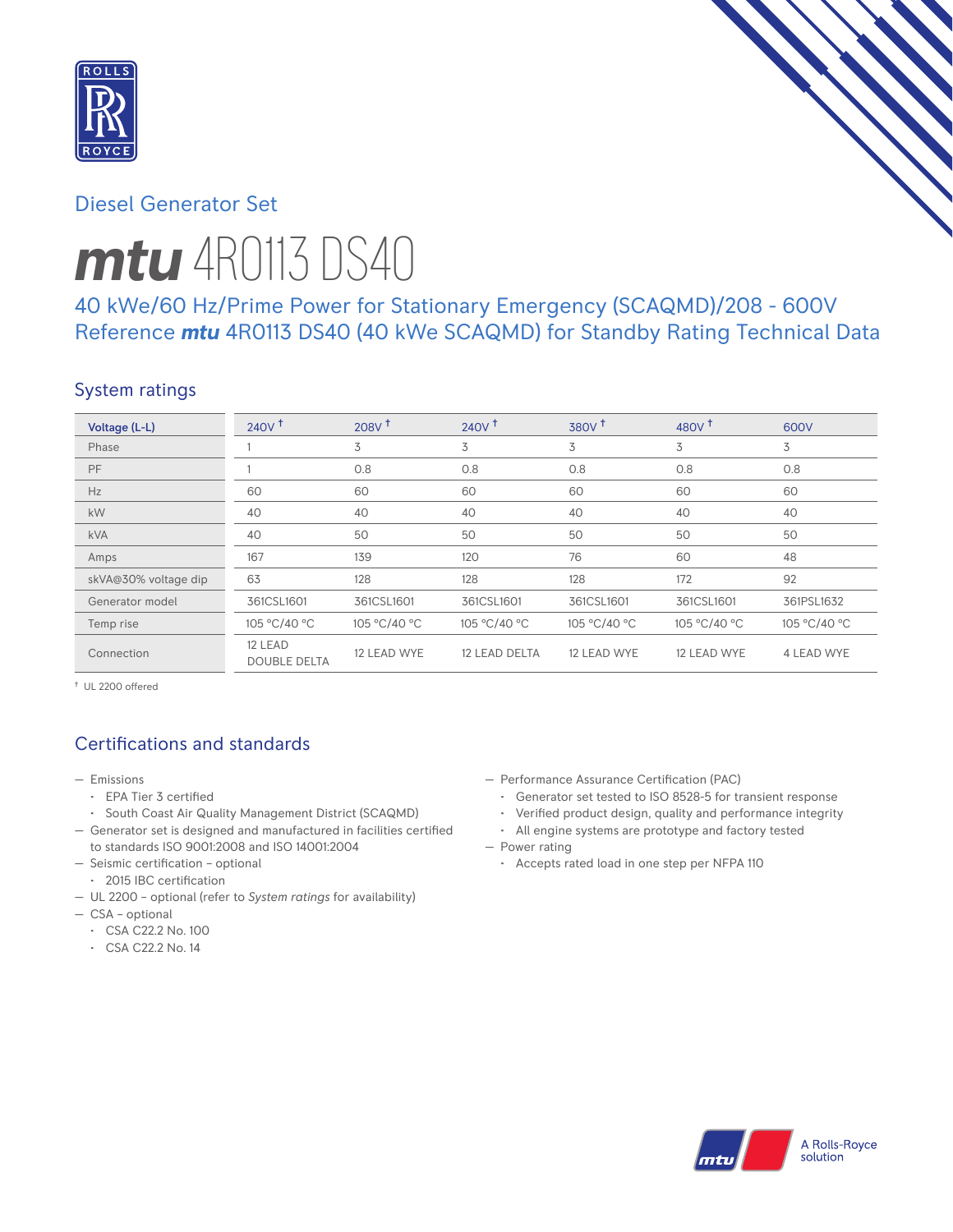## Standard features \*

- Single source supplier
- Global product support
- Two (2) Year/3,000 Hour Basic Limited Warranty
- 4045TF290J diesel engine
	- 4.5 liter displacement
	- Mechanical injection pump
	- 4-cycle
- Engine-generator resilient mounted
- Complete range of accessories
- Cooling system
- Integral set-mounted
	- Engine-driven fan

## Standard equipment \*

#### Engine

- Air cleaners
- Oil pump
- Oil drain extension and shut-off valve
- Full flow oil filter
- Fuel filter with water seperator
- Jacket water pump
- Thermostat
- Blower fan and fan drive
- Radiator unit mounted
- Electric starting motor 12V
- Governor mechanical droop
- Base formed steel
- SAE flywheel and bell housing
- Charging alternator 12V
- Battery box and cables
- Flexible fuel connectors
- Flexible exhaust connection
- EPA certified engine

#### **Generator**

- NEMA MG1, IEEE, and ANSI standards compliance for temperature rise and motor starting
- Self-ventilated and drip-proof
- Superior voltage waveform
- Solid state, volts-per-hertz regulator
- $\pm$  1% voltage regulation no load to full load
- Brushless alternator with brushless pilot exciter
- 4 pole, rotating field
- 105 °C maximum prime temperature rise
- 1-bearing, sealed
- Flexible coupling
- Full amortisseur windings
- 125% rotor balancing
- 3-phase voltage sensing
- 100% of rated load one step
- 5% maximum total harmonic distortion
- Generator
	- Brushless, rotating field generator
	- 2/3 pitch windings
	- 300% short circuit capability with optional Permanent Magnet Generator (PMG)
- Digital control panel(s)
	- UL recognized, CSA certified, NFPA 110
	- Complete system metering
	- LCD display

#### Digital control panel(s)

- Digital metering
- Engine parameters
- Generator protection functions
- Engine protection
- Windows®-based software
- Multilingual capability
- Communications to remote annunciator
- Programmable input and output contacts
- UL recognized, CSA certified, CE approved
- Event recording
- IP 54 front panel rating with integrated gasket
- NFPA 110 compatible

\* Represents standard product only. Consult the factory/*mtu* Distributor for additional configurations.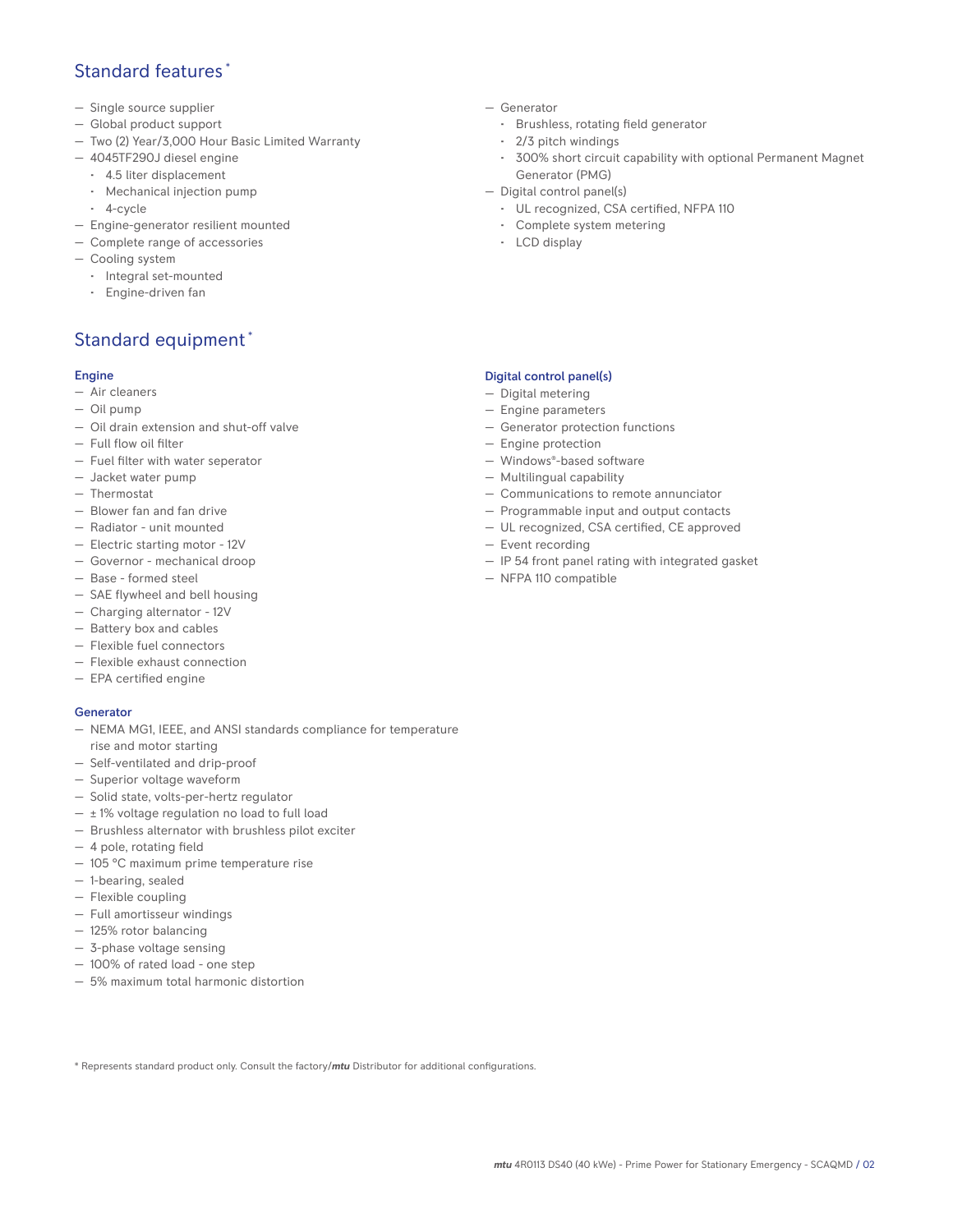# Application data

#### Engine

| Manufacturer                         | John Deere       |
|--------------------------------------|------------------|
| Model                                | 4045TF290J       |
| Type                                 | 4-cycle          |
| Arrangement                          | 4-inline         |
| Displacement: $L$ (in <sup>3</sup> ) | 4.5(275)         |
| Bore: cm (in)                        | 10.6(4.19)       |
| Stroke: cm (in)                      | 12.7(5)          |
| Compression ratio                    | 19:1             |
| Rated rpm                            | 1.800            |
| Engine governor                      | mechanical droop |
| Maximum power: kWm (bhp)             | 50 (67)          |
| Steady state frequency band          | ± 0.5%           |
| Air cleaner                          | dry              |
|                                      |                  |

#### Liquid capacity

| Total oil system: L (gal)             | 13(3.4)  |
|---------------------------------------|----------|
| Engine jacket water capacity: L (gal) | 8.5(2.3) |
| System coolant capacity: L (gal)      | 18.9(5)  |

#### Electrical

| Electric volts DC                                            | 12  |
|--------------------------------------------------------------|-----|
| Cold cranking amps under -17.8 $^{\circ}$ C (O $^{\circ}$ F) | 925 |
| Batteries: group size                                        | .31 |
| Batteries: quantity                                          |     |
|                                                              |     |

#### Fuel system

| $3/8"$ NPT   |
|--------------|
| $3/8$ " NPT  |
| 1.8(6)       |
| diesel #2    |
| 112.8 (29.8) |
|              |

#### Fuel consumption

| r det consumption                                                    |             |
|----------------------------------------------------------------------|-------------|
| At 100% of power rating: L/hr (gal/hr)                               | 14.2(3.8)   |
| At 75% of power rating: L/hr (gal/hr)                                | 10.9(2.9)   |
| At 50% of power rating: L/hr (gal/hr)                                | 7.4(2)      |
|                                                                      |             |
| Cooling - radiator system                                            |             |
| Ambient capacity of radiator: °C (°F)                                | 50 (122)    |
| Maximum restriction of cooling air:                                  |             |
| intake and discharge side of radiator: kPa (in. H <sub>2</sub> O)    | 0.12(0.5)   |
| Water pump capacity: L/min (gpm)                                     | 144 (38)    |
| Heat rejection to coolant: kW (BTUM)                                 | 29 (1,651)  |
| Heat radiated to ambient: kW (BTUM)                                  | 5.8 (327)   |
| Fan power: kW (hp)                                                   | 1.6(2.2)    |
|                                                                      |             |
| Air requirements                                                     |             |
| Aspirating: *m <sup>3</sup> /min (SCFM)                              | 4.3 (152)   |
| Air flow required for radiator                                       |             |
| cooled unit: *m <sup>3</sup> /min (SCFM)                             | 117 (4,088) |
| Remote cooled applications; air flow required for                    |             |
| dissipation of radiated generator set heat for a                     |             |
|                                                                      |             |
| maximum of 25 °F rise: *m <sup>3</sup> /min (SCFM)                   | 21 (738)    |
| * Air density = $1.184 \text{ kg/m}^3$ (0.0739 lbm/ft <sup>3</sup> ) |             |
|                                                                      |             |
| <b>Exhaust system</b>                                                |             |
| Gas temperature (stack): °C (°F)                                     | 506 (943)   |
| Gas volume at stack temperature: m <sup>3</sup> /min (CFM)           | 12 (424)    |
| Maximum allowable back pressure at                                   |             |
| outlet of engine, before piping: kPa (in. H <sub>2</sub> 0)          | 7.5(30)     |
| Minimum allowable back pressure: kPa (in H <sub>2</sub> 0)           | N/A         |
|                                                                      |             |